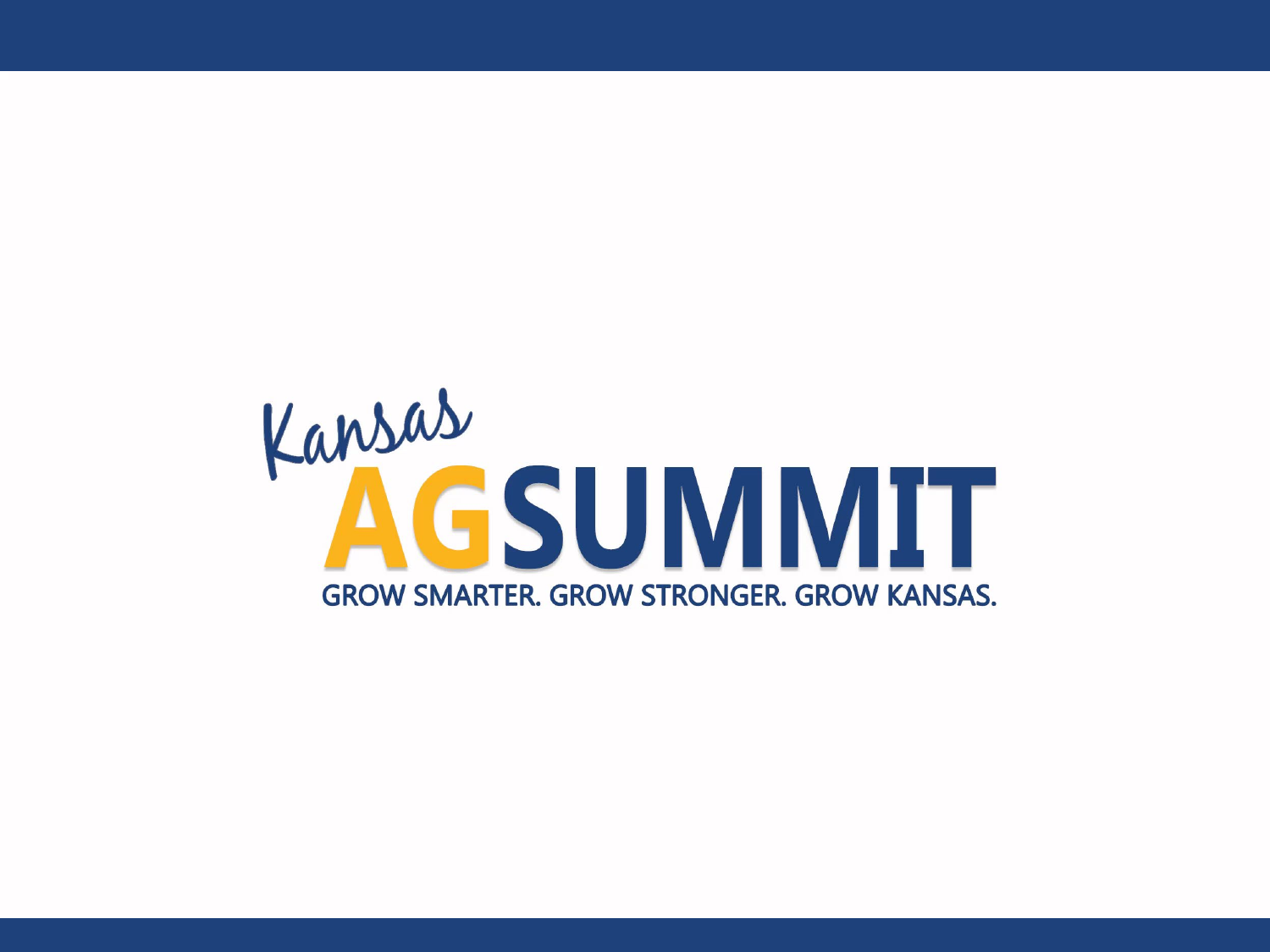### **RECAP FROM SESSION AG EQUIPMENT MANUFACTURING & SALES**

### **Priorities:**

- Increase export opportunities and international presence for potential foreign customers to meet with Kansas equipment manufacturers.
- Increase opportunities for expansion and start-up of equipment manufacturing and sales companies in the state of Kansas.

#### **Concerns:**

- Limitations in highlighting Kansas ag manufacturers to outside buyers/end-users.
- Many smaller manufactures have a fear of exporting  $-$  i.e. shipping, money transfer, accessing markets, developing contacts.

#### **Successes:**

- Pandemic has created changes in ag sales/service protocols that have resulted in increased efficiencies.
- Virtual field trips for ag education students providing an "insider's" view of ag sales and manufacturing.

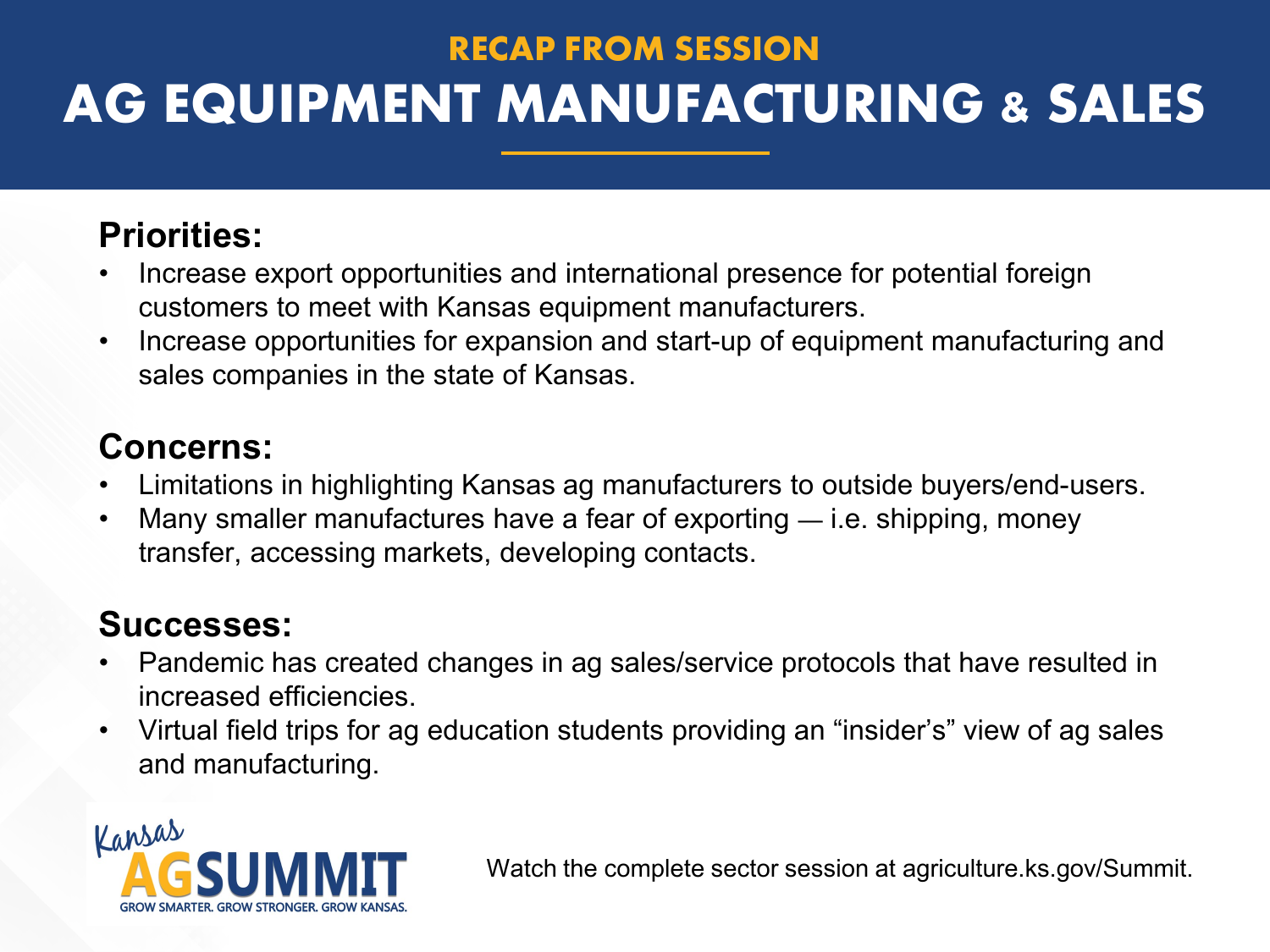# **RECAP FROM SESSION AG TECHNOLOGY**

#### **Key takeaways:**

- To ensure the "next big idea" has an opportunity to be created, youth engagement must be fostered and supported: formal education, summer camps, virtual events and mentored by local business leaders.
- There is a continued need for programs and incentives to grow businesses and provide local support for entrepreneurs.

#### **Highlights:**

- Discussion emphasized the importance of workforce creation experiences in ag entrepreneurship – internships, projects, mentoring, etc.
- Speakers shared successful stories from great youth programs, including Youth Entrepreneurship Challenge, Camp Destination Innovation, Dickinson County CEO (Creating Entrepreneurial Opportunities), K-State Polytechnic Campus Youth Programs.

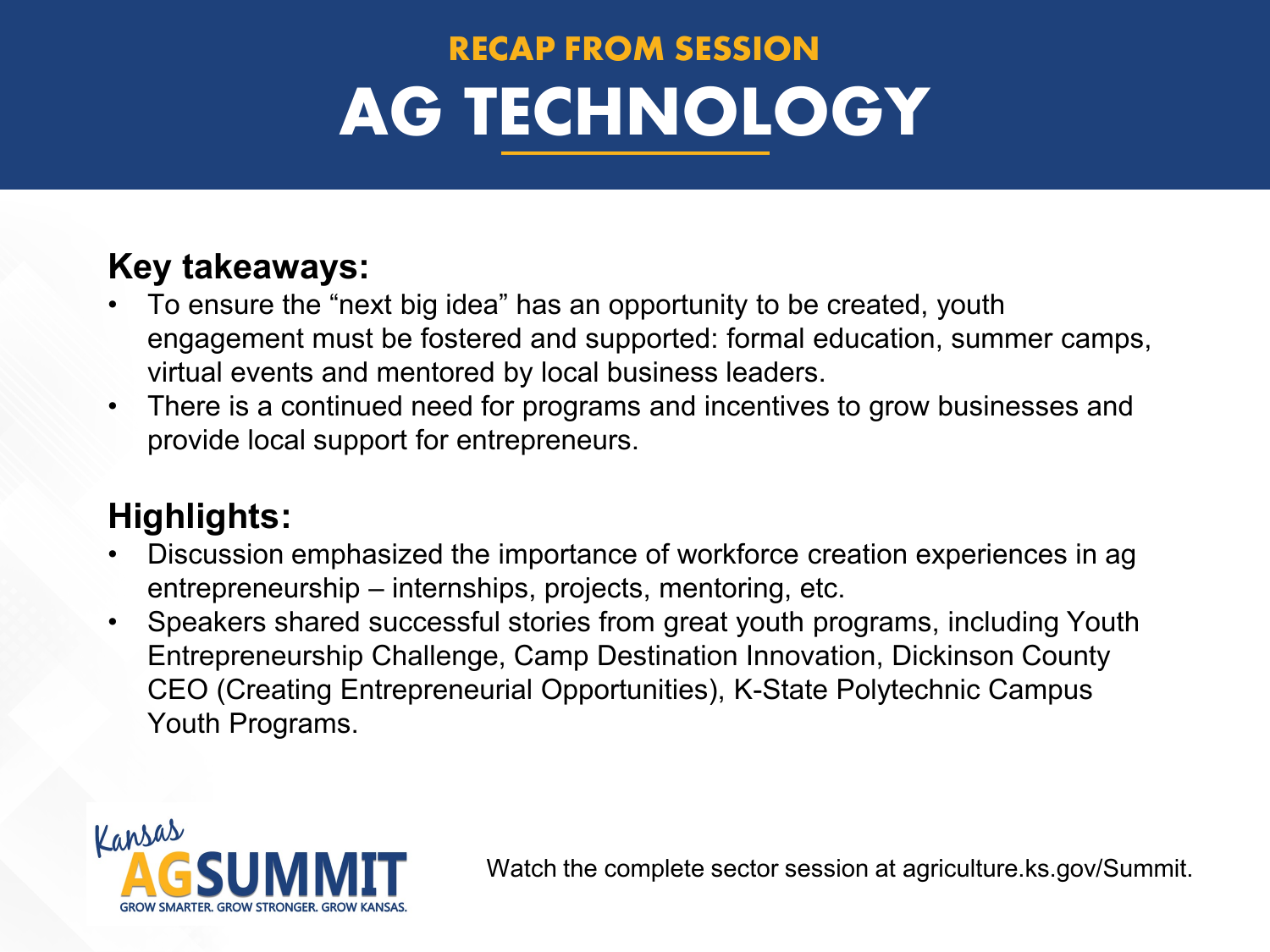# **RECAP FROM SESSION ANIMAL HEALTH**

#### **Highlights:**

- Panelists discussed challenges in the veterinary medicine field, including the economic climate, the impact of mergers/acquisitions, the need for business management/planning for CVM graduates, and advice for succession planning.
- Emphasized the priority of having a sufficient supply of veterinarians with a long-term interest in serving rural Kansas in large/mixed animal practices.
- The animal health industry has seen several successes, including changes to KSU-CVB admission requirements and expanded educational opportunities for vet med students including the addition of Food Animal Certification for graduates wishing to practice in food animal sector.

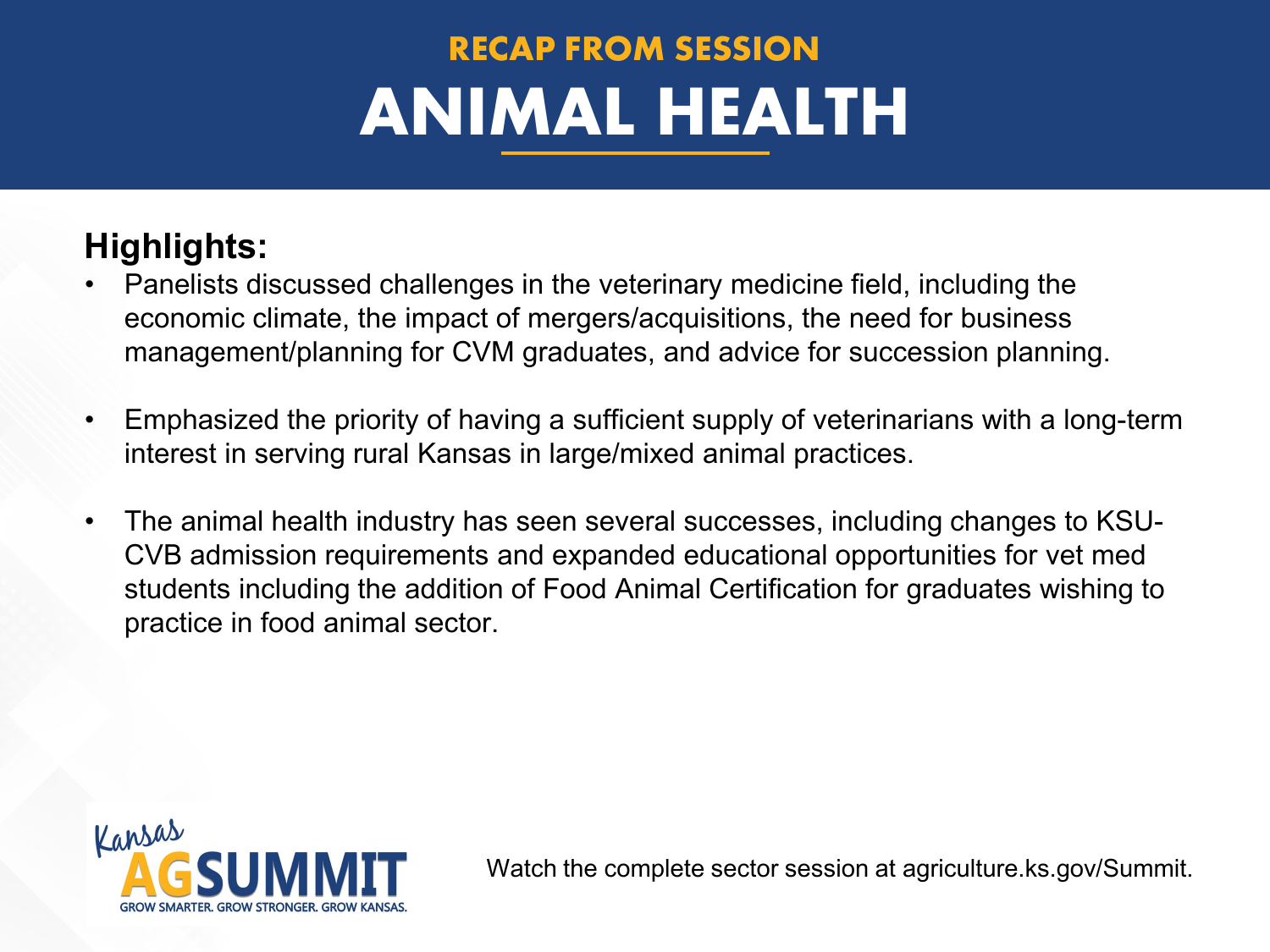### **RECAP FROM SESSION BEEF**

#### **Expanding priorities to address:**

- The lack of packing capacity and marketing systems that result in more equitable margin distribution throughout the beef production system.
- Conservation of water for long-term health of beef industry.
- Increased research and communication of the beef sustainability story.

#### **Barriers for the beef sector:**

- Lack of packing capacity/marketing disruptions.
- Talent/workforce availability.

#### **Key issues:**

- Industry needs more harvest capacity.
- Consumers are going to want more "bells and whistles": sustainability story, source verified, animal care, traceability (will add value to the U.S. marketplace).

#### **Industry objectives:**

- Grow global demand for U.S. beef.
- Make traceability a reality in the U.S. beef industry.

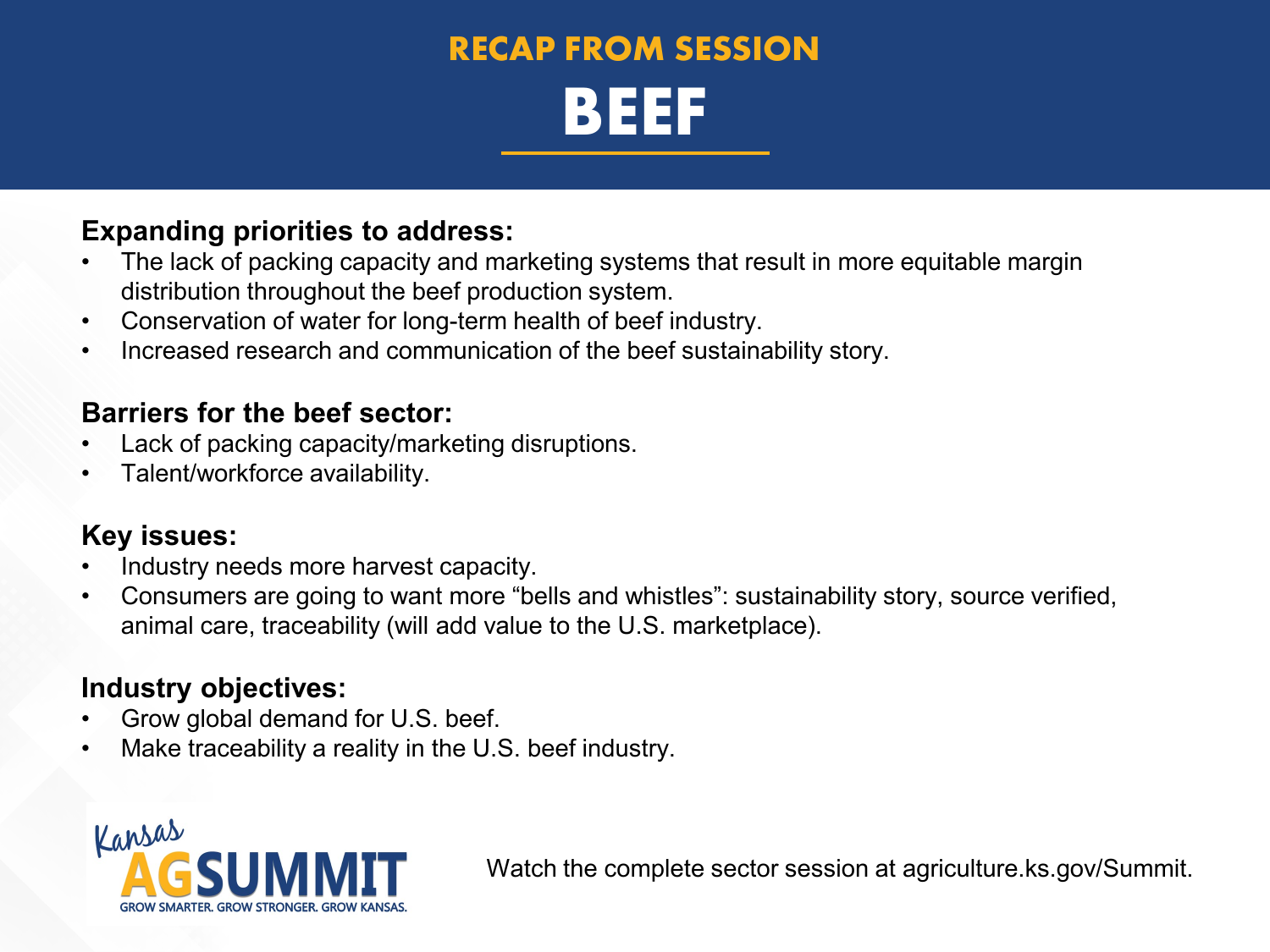

#### **Highlights:**

- Utilizing the U.S. Department of Agriculture Biofuels Infrastructure Partnership grant reduces the financial burden for stations to offer E15, aiming to see 50 percent of Kansas fuel stations with readily available E15.
- The EPA ruling in April of 2019 allowed the sale of E15 year-round "nationwide" which helped.
- Still need to focus on education on ethanol as an environmentally friendly fuel and increased acceptance of E15 fuels.
- Education on the international level is important for continued adoption of distiller's dried grains with solubles as a feed ingredient.
- Continued focus on transportation is important, especially on more efficient transportation of corn and value-added products to end users and export markets.

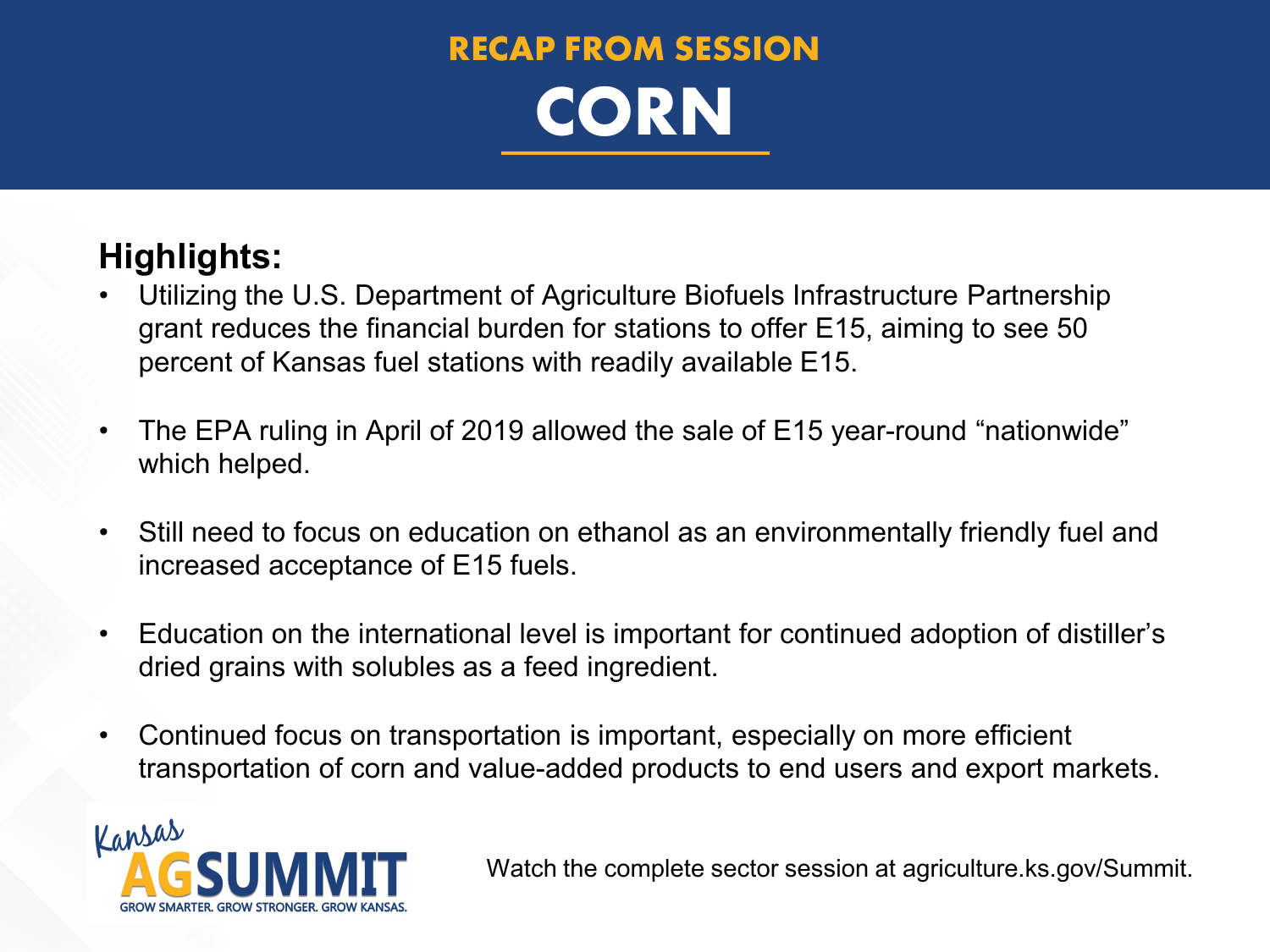

#### **Highlights:**

- Acres of cotton planted in Kansas continues to increase. Although the market for cotton went down due to the pandemic, it has recovered some.
- A cotton production assessment system established by U.S cotton producers and industry organizations provides a mechanism by which U.S. cotton producers can assess and verify their current production practices and measure their progress toward long-term sustainability goals.
- Research is being done at the national level to identify crop management strategies that optimize profitability for cotton growers, while maintaining/improving environmental sustainability.
- Participants discussed the threat of boll weevils, which are difficult and expensive to control. Kansas is currently working toward creating a planning committee to address this threat.

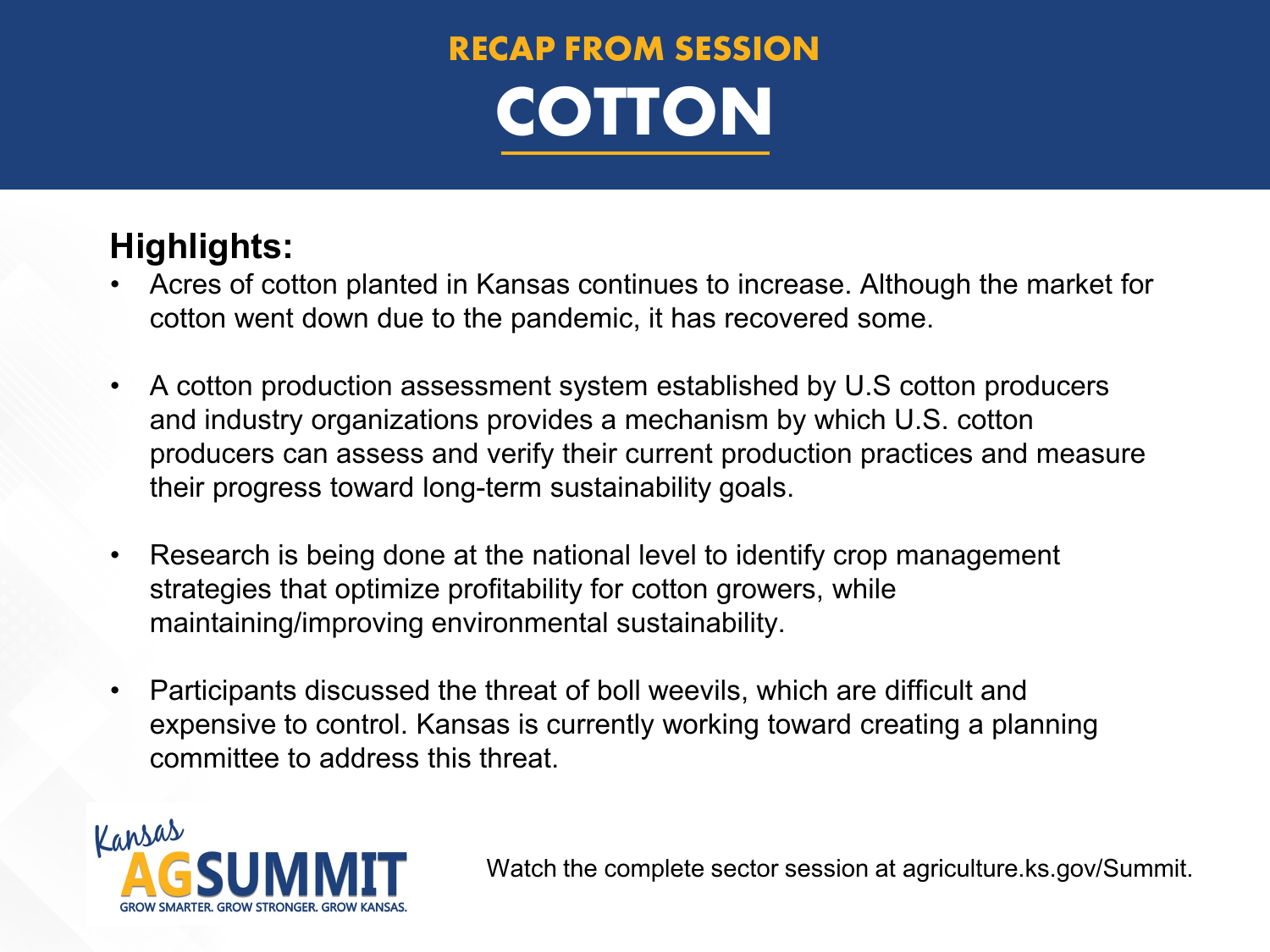

#### **Highlights:**

- Discussion reaffirmed the critical need for a new milk processing facility, to keep more processing in Kansas and to spur economic growth.
- A panel of dairy owners discussed operational changes that have been required over the last year, and what the future looks like for the dairy industry. Other topics included:
	- ▶ Opportunities for direct to consumer sale.
	- Critical need for federal immigration reform with a focus on long-term visas for agricultural workers.
	- Value of a dairy beef processing facility for cull cows and fat dairy beef.
- Over the last 10 years, Kansas has seen an increase of 53 percent in milk production while the average US total increase in milk production was 13 percent.

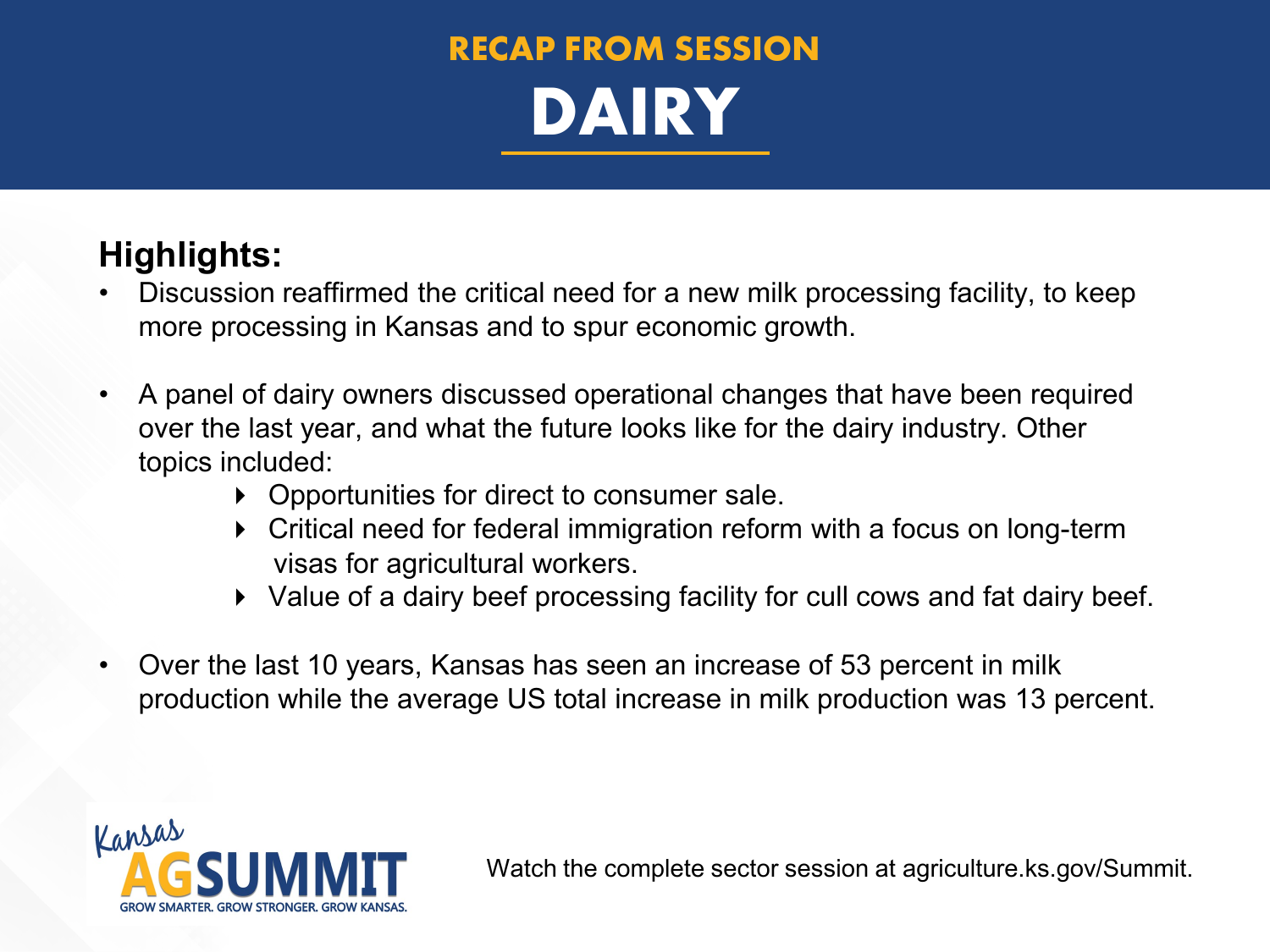### **RECAP FROM SESSION EQUINE**

#### **Recap/Successes:**

- Dramatic increase of participation in the equine sector summit session in 2020 was noticed.
- Session speakers represented venture capital operations, Kansas Parks & Agritourism, Animal Health, Coalition of Horse Councils, and Kansas Arena Venues.

#### **Key Interests:**

- Polling determined interest in equine expos, new or renovated, throughout the state, to attract a wide range of horse events, from large world class to smaller.
- Critical need exists for completion of an in-depth survey.

#### **Industry Objectives:**

• Defining horses as livestock for ALL state departments to recognize uniformly in statute interpretations and administrative regulatory guidelines remains high priority to the equine sector.

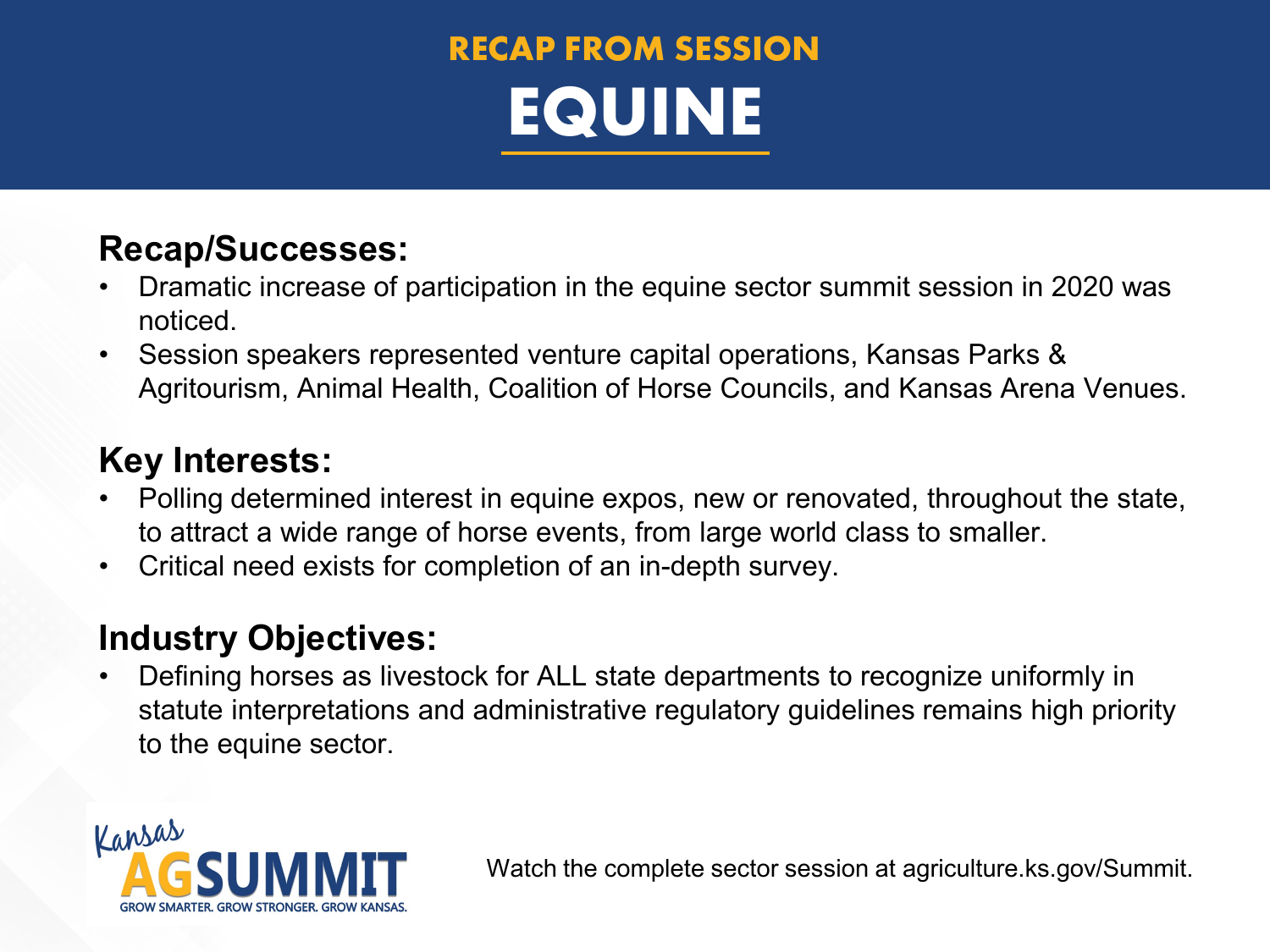## **RECAP FROM SESSION FEED & FORAGE**

#### **Highlights:**

- Growers have seen success with increasing production with less water, although managing this critical resource continues to be a challenge.
- Alfalfa is holding more value nationally than other crops; pricing of forages is critical in a world were other grain commodities are so cheap.
- Growers see woody and invasive species in rangeland as a significant problem; multiple species grazing has helped, as has moving away from spring burning toward burning later in the year.
- Longevity of the dehydrated pellet industry is a success within the feed and forage industry.

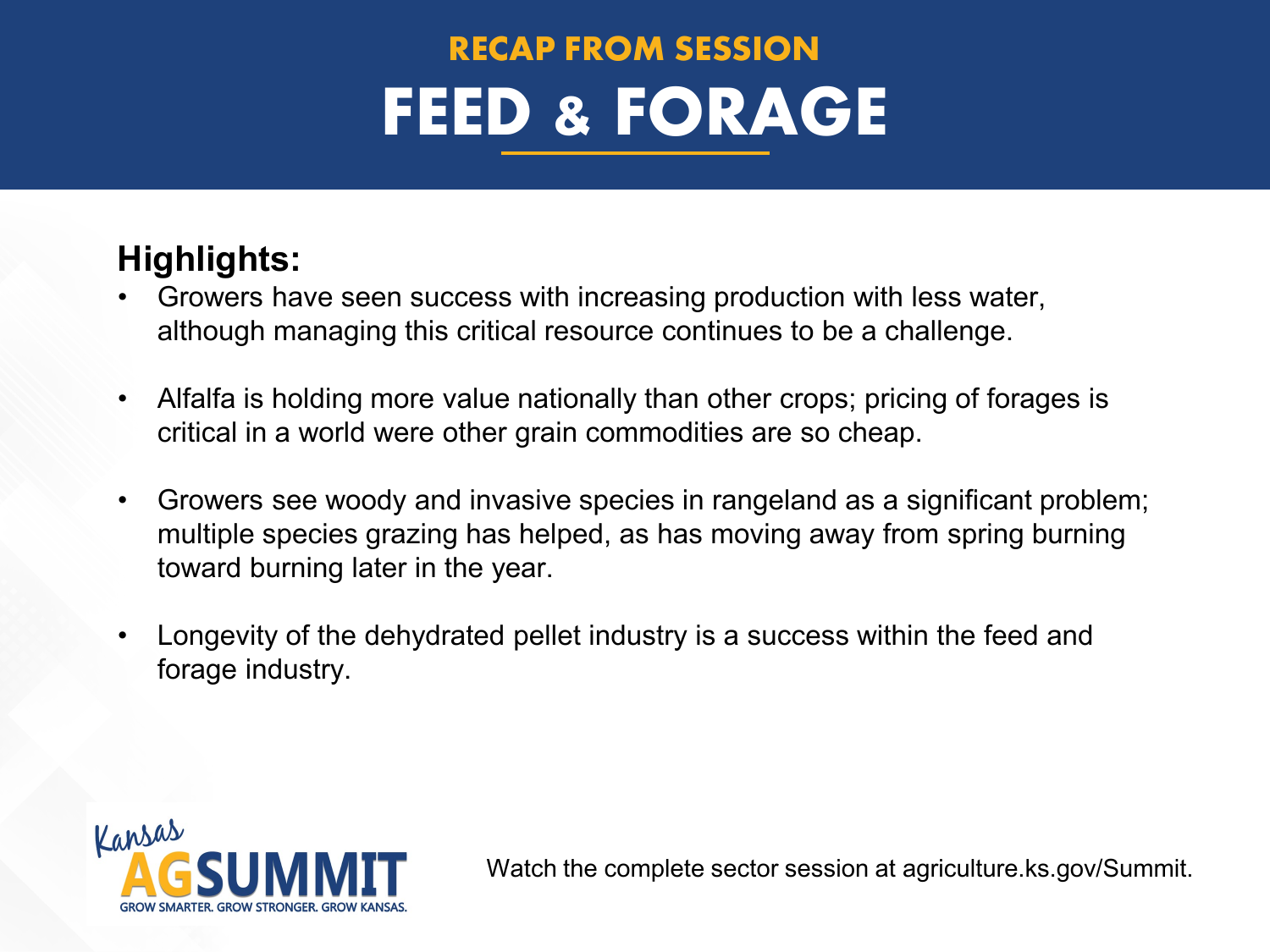# **RECAP FROM SESSION FOOD PROCESSING & PET FOOD**

#### **Highlights:**

- Economic development/financial support is needed to either purchase or build new/expand food and meat processing facilities.
	- State-sponsored economic development incentives
	- ▶ SPARK funding
	- Maker space, start-up coaching and capital
- Recent events have produced an increased focus on meat processing within food processing sector.
- Critical need: an agriculture workforce able and willing to meet the demands of food, meat and pet food processing positions, especially skilled labor.
- A state trade association would benefit the industry.

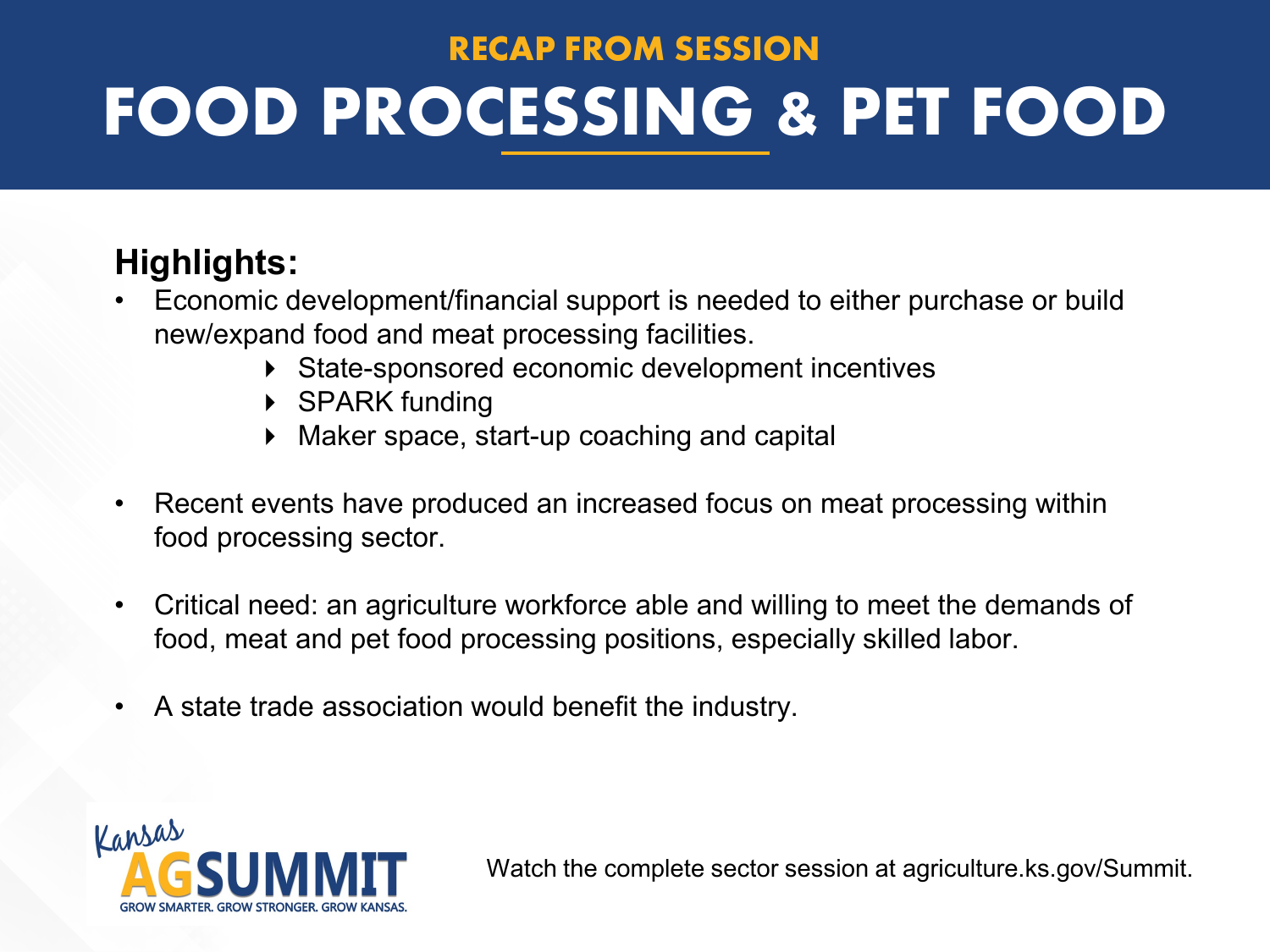### **RECAP FROM SESSION PORK**

#### **Highlights:**

- Bill Even of the National Pork Board was a special guest in the webinar.
- Participants indicated they want to see research to help better understand and address supply chain disruptions.
- The last few months highlighted the challenges of marketing disruptions/lack of packing capacity:
	- ▶ Capacity could still be a challenge this fall.
	- ▶ How do we maintain worker safety and health?

#### **Priorities:**

- Development of critical tools to manage a disease outbreak and protect food safety.
- Focus on talent development and educational training for students.

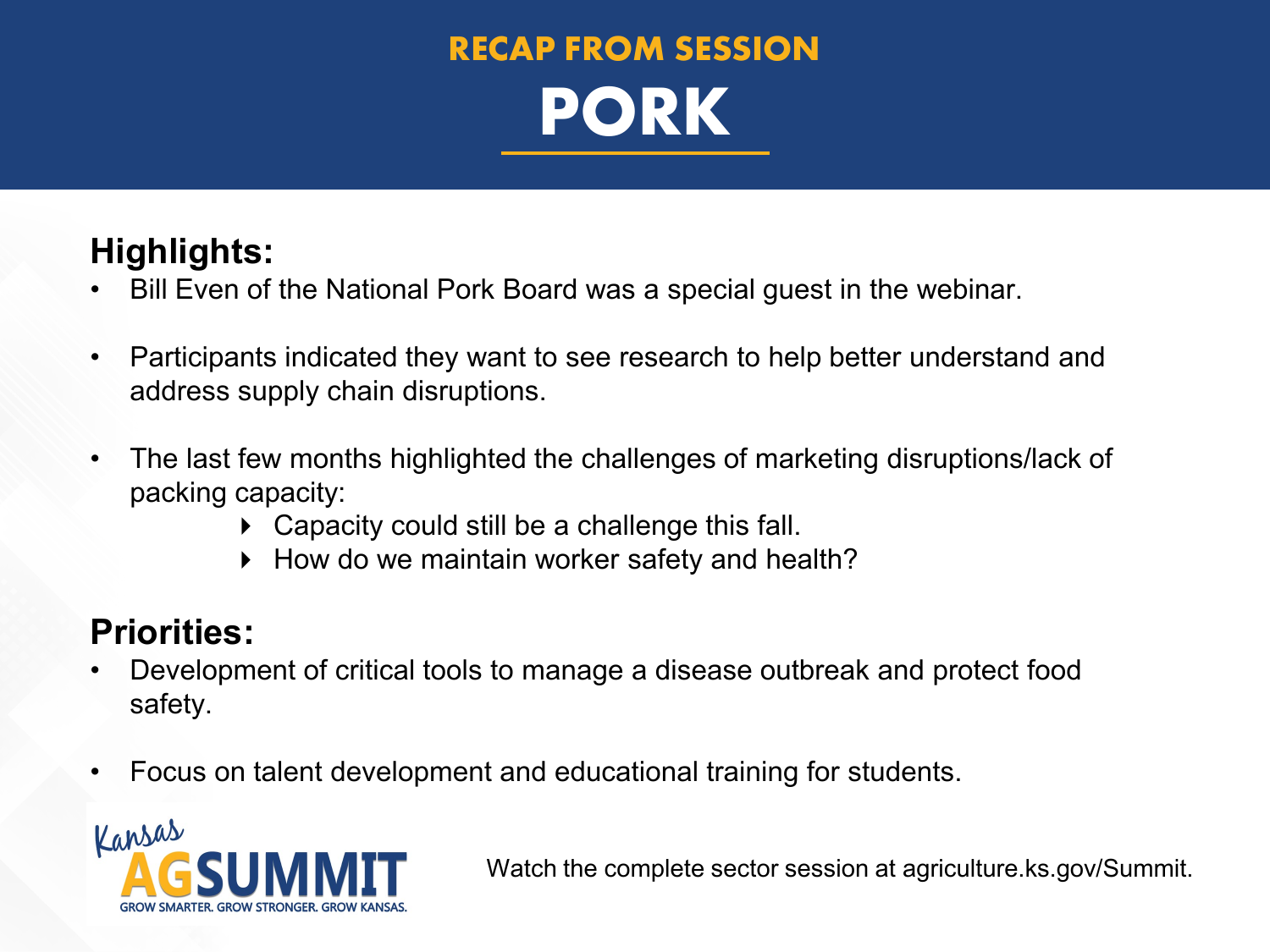## **RECAP FROM SESSION POULTRY**

#### **Continuing focus:**

• Community acceptance and education/outreach of the poultry industry.

#### **Success:**

• Positive stories were shared of progress that has been made sharing this message of Kansans in the poultry industry.

#### **Barriers:**

- Agriculture workforce able and willing to meet the demands of food and meat processing positions.
- Community perception of poultry industry in lieu of a variety of benefits to the Kansas agriculture community.

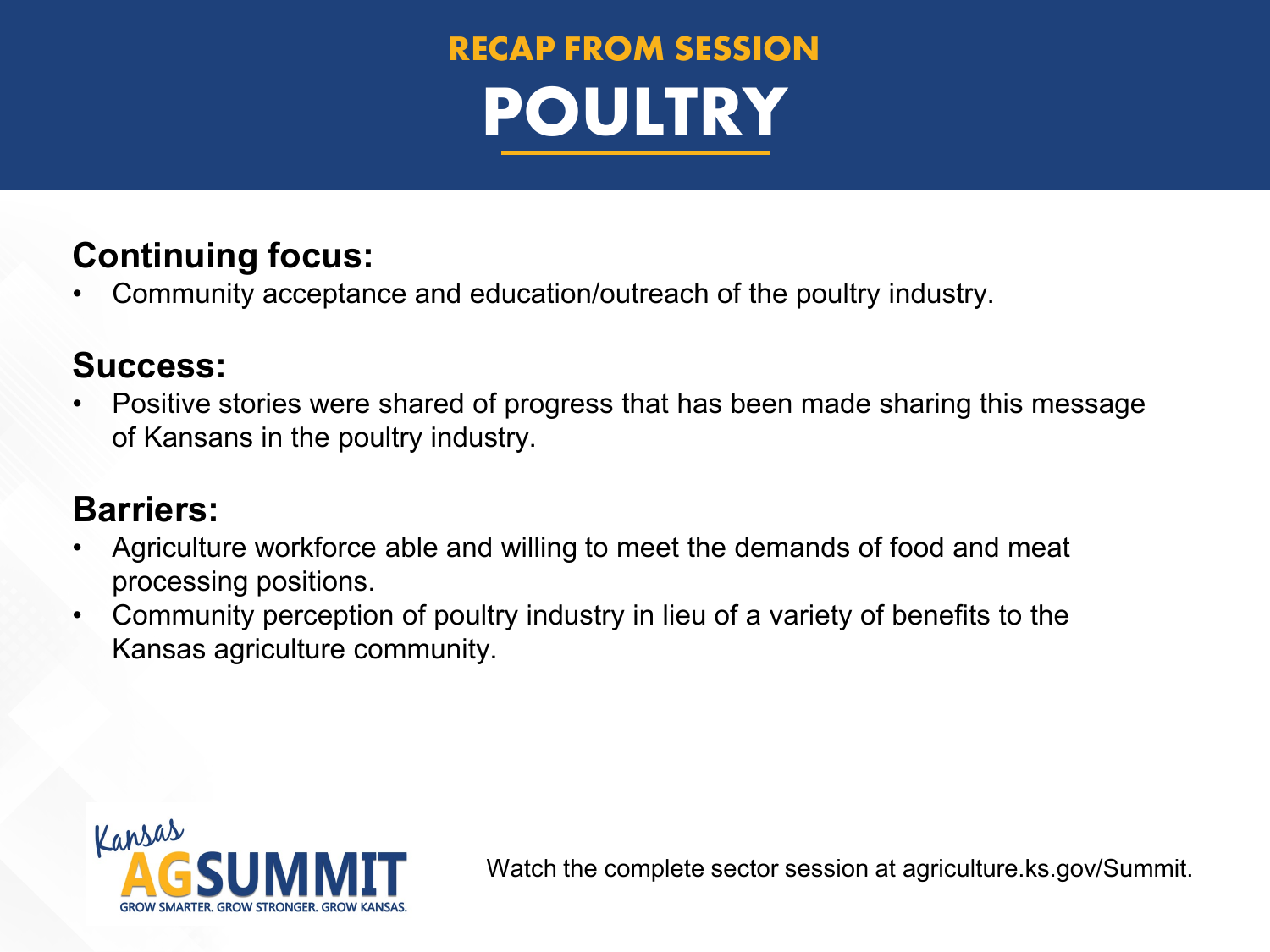## **RECAP FROM SESSION SORGHUM**

#### **Highlights:**

- The sorghum industry needs more state and industry funding to invest in crop research.
- Sorghum struggles from loss of basis simply due to location of grain in relation to shipment and end-user delivery options.
- A fully staffed, fully seated, famer-led Kansas Grain Sorghum Association & Commission strengthens the industry.
- Planted sorghum acreage increased in 2020 along with known movement of sorghum into international markets during the United States COVID-19 situation.

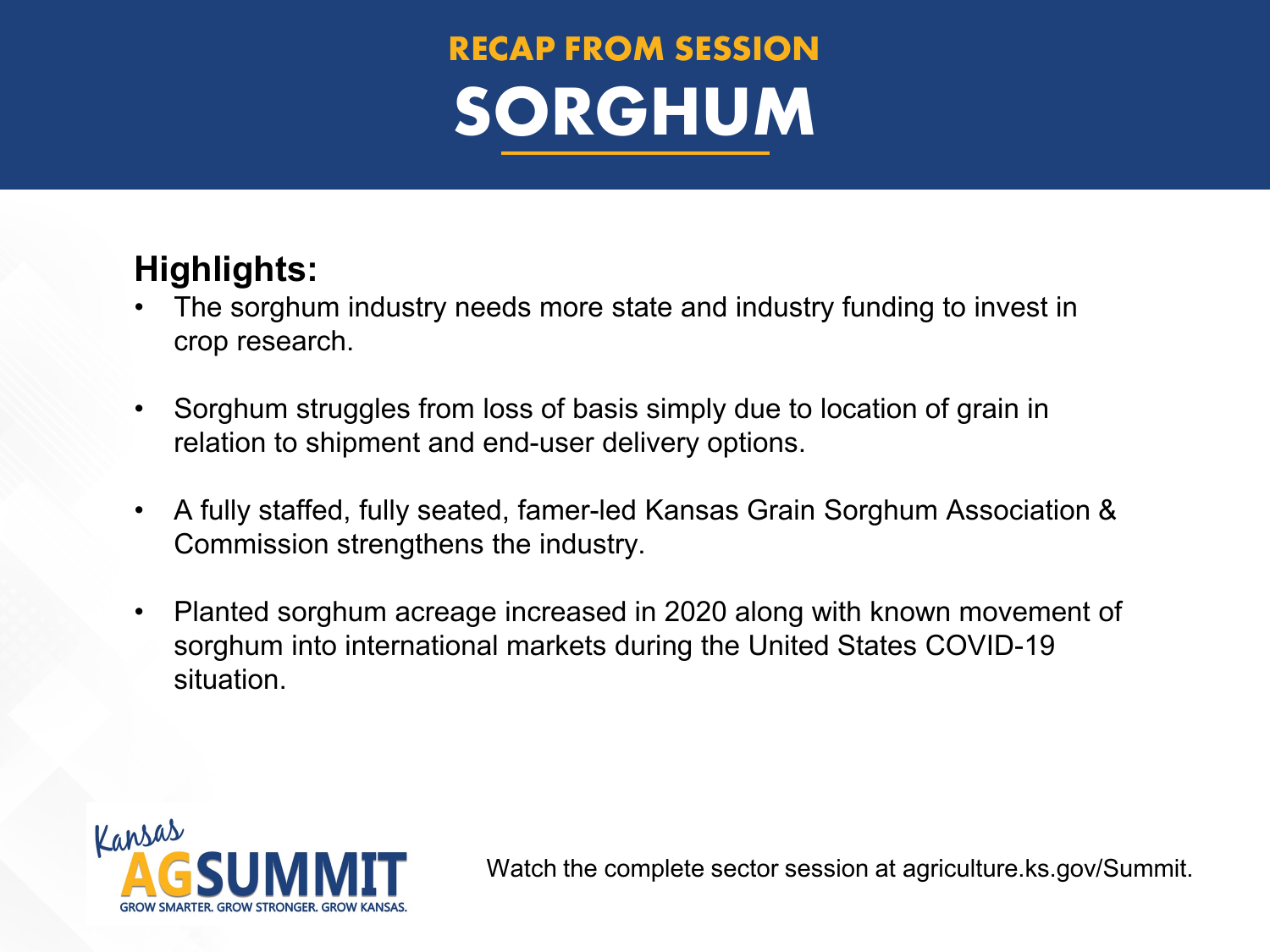# **RECAP FROM SESSION SOYBEANS & OTHER OILSEEDS**

#### **Highlights:**

- Education is a priority for the oilseed industry including biodiesel, sunflower and canola oil, industrial hemp.
- Research funding would be a significant benefit for all oilseed sectors; variety development has contributed to past growth in acres and yield.
- There's a need for crush facilities and industrial hemp processing facilities.
- FDA guidance on industrial hemp products is necessary, and should be pressed for sooner rather than later, for the industry to grow.
- Infrastructure is key to expansion: water, power, transportation, storage, broadband connectivity.

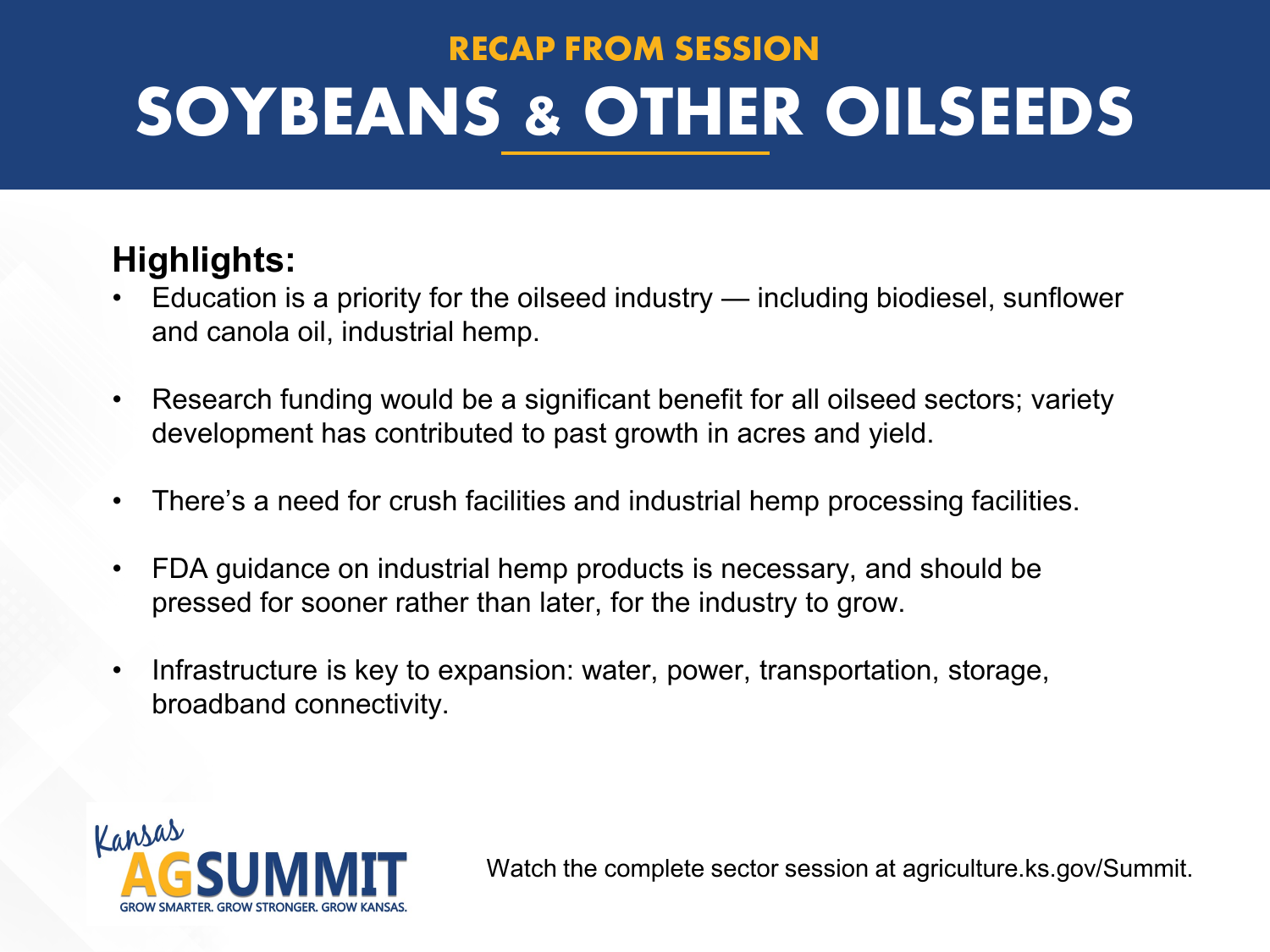# **RECAP FROM SESSION SPECIALTY CROPS**

#### **Highlights:**

- Buying local has seen expanded emphasis over the past few month, and ecommerce has been a critical part of that customer outreach.
- Specialty crop growers continue to express a need for additional Extension specialists and increased specialty crop research.
- Industry also wants a Kansas specialty crop network to support mid- to large-scale food processors.
- Virtual educational programs about specialty crop practices would be valuable to producers.

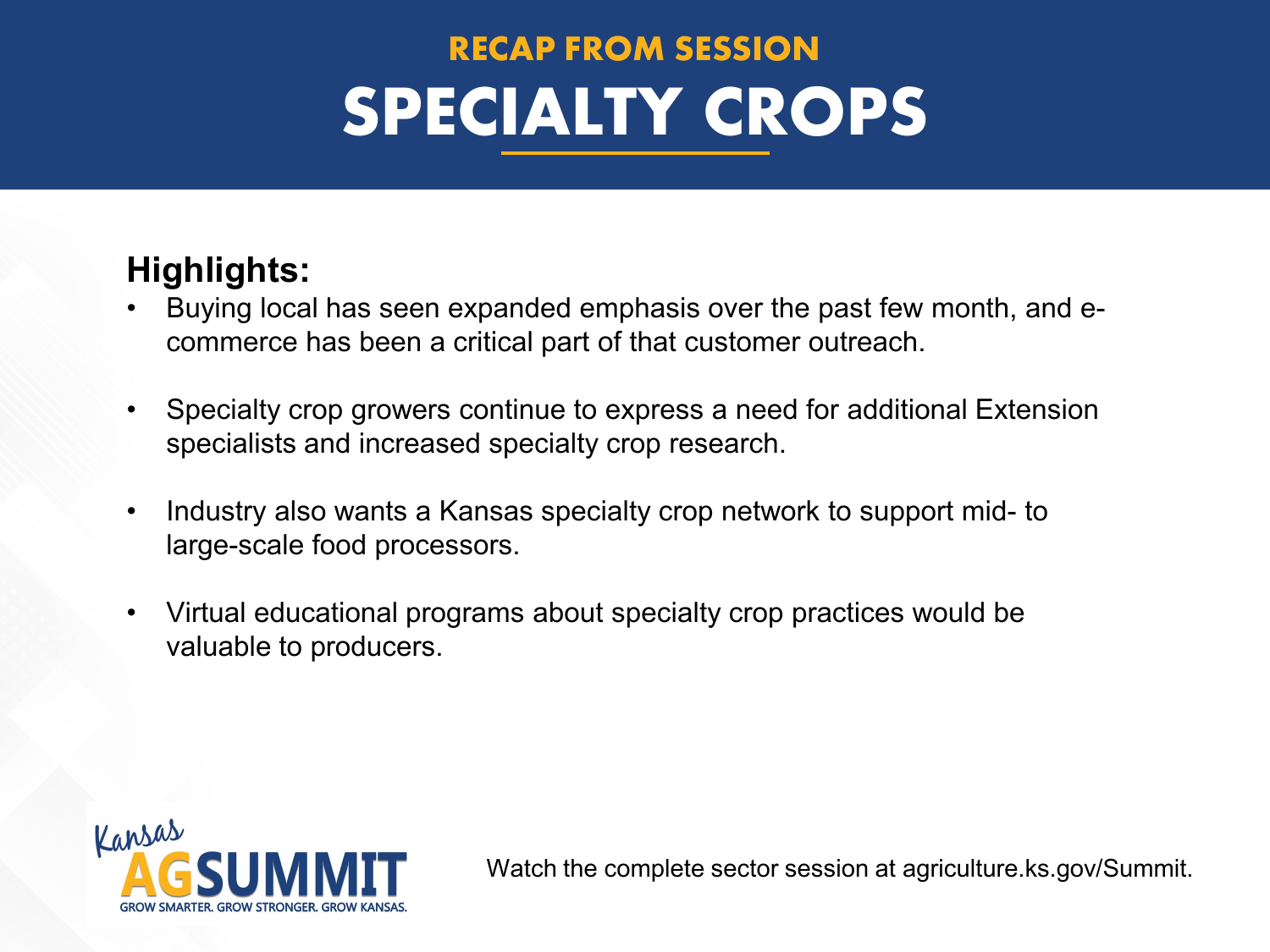## **RECAP FROM SESSION SPECIALTY LIVESTOCK**

#### **Highlights:**

- Participants in the webinar discussed the challenges of veterinary care for specialty animals.
- There's a need for better diagnostic capabilities and dosage research for specialty animals.
- The specialty livestock industry looks forward to results of Sheep and Goat Survey which will be published soon.

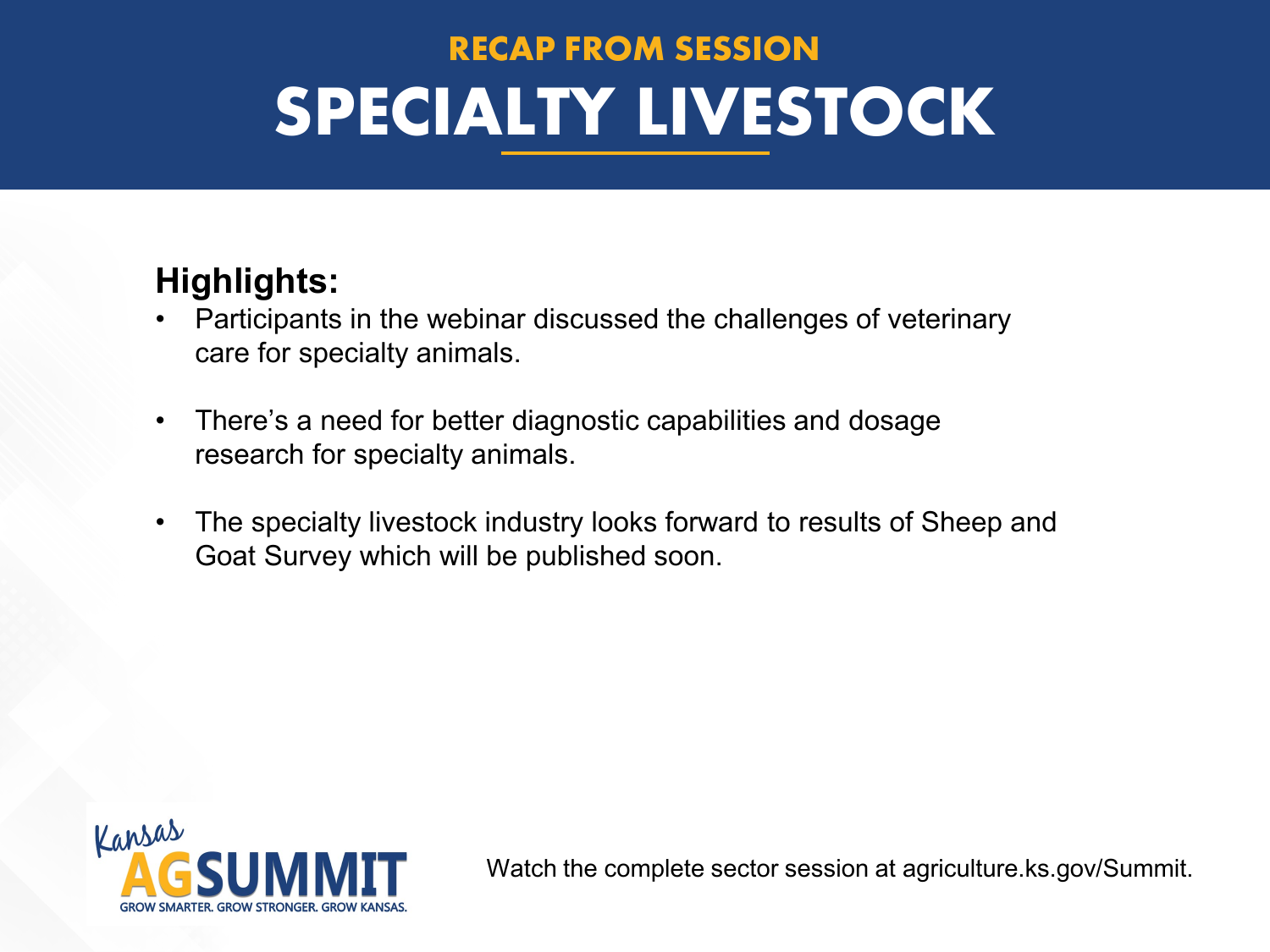## **RECAP FROM SESSION WHEAT**

#### **Highlights:**

- How do we position Kansas by expanding facilities and capacity as our production increases and domestic/international competition increases? Transportation improvements would contribute to growth in the wheat industry, including additional shuttle train facilities and improved rail rate competitiveness.
- Research is needed to continually help advance the wheat sector in Kansas. Lots of progress has been made with the Kansas Wheat Innovation Center, Fields Forward Campaign, Kansas State University and others.
- Kansas is the largest producer of wheat in the U.S., with a lot of supporting infrastructure unique not only to the U.S., but also the world (for example: Kansas State University extension/research, USDA investment in research in Kansas, Kansas Wheat Innovation Center). How do we build on this?
- Continued work on free trade agreements and expanded market access for Kansas wheat farmers is essential.

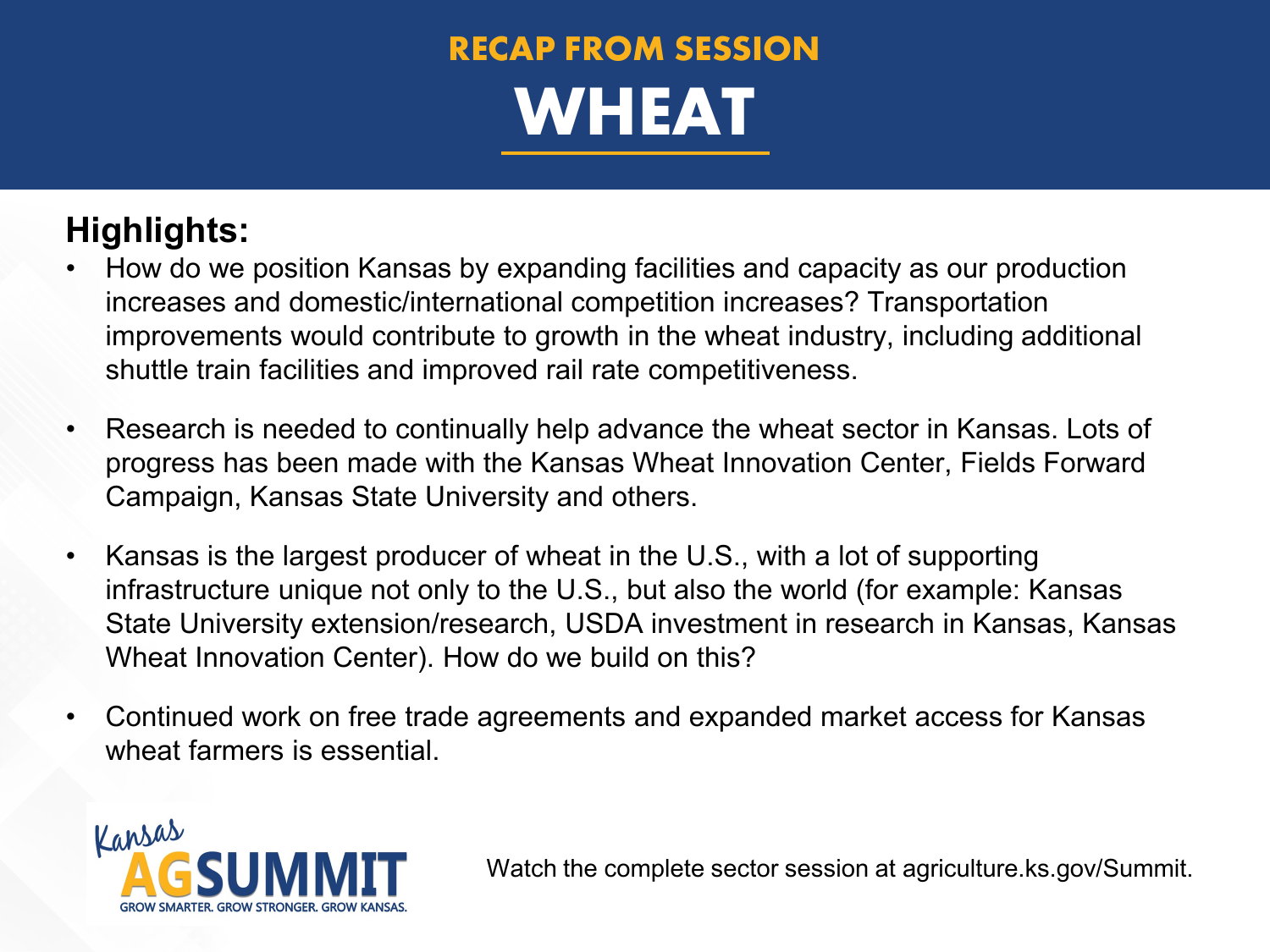

### **Thanks to all of the panelists and moderators who helped with the 2020 Ag Growth Summit sector breakout sessions:**

Ken Bowers, KDA Dairy and Feed Safety Sarah Bowser, Ctr – Sorghum Improvement **Greg Aldrich, K-State Grain Science and Industry Amanda Allison, Countryside Vet. Clinic Davy Allison, Countryside Veterinary Clinic Fadi Aramouni, K-State Food Science Marquetta Atkins, Camp Destination Innovation Eric Atkinson, K-State Radio Network Kyle Averhoff, Royal Farms Dairy <b>Brian Ballard, Cal-Maine Foods Mike Bergmeier, Shield Ag Equipment Weston Bert, Bert and Wetta Sales Greg Bethard, High Plains Ponderosa Dairy Scott Beyer, K-State Research & Extension Randy Blach, CattleFax Roger Black, Black Farms Chad Bontrager, Bowser Meat &Yoder Meats Marsha Boswell, Kansas Wheat Elizabeth Boyle, K-State Meat Science Tom Buller, KSRE Mike Canale, Plains Cotton Coop. Assn. Alison Crane, K-State Research and Extension Andrea DeJesus, A&H Farms Barb Depew, Kansas State Dept. of Education Joel DeRouchey, Kansas State University**

**Growth Summit**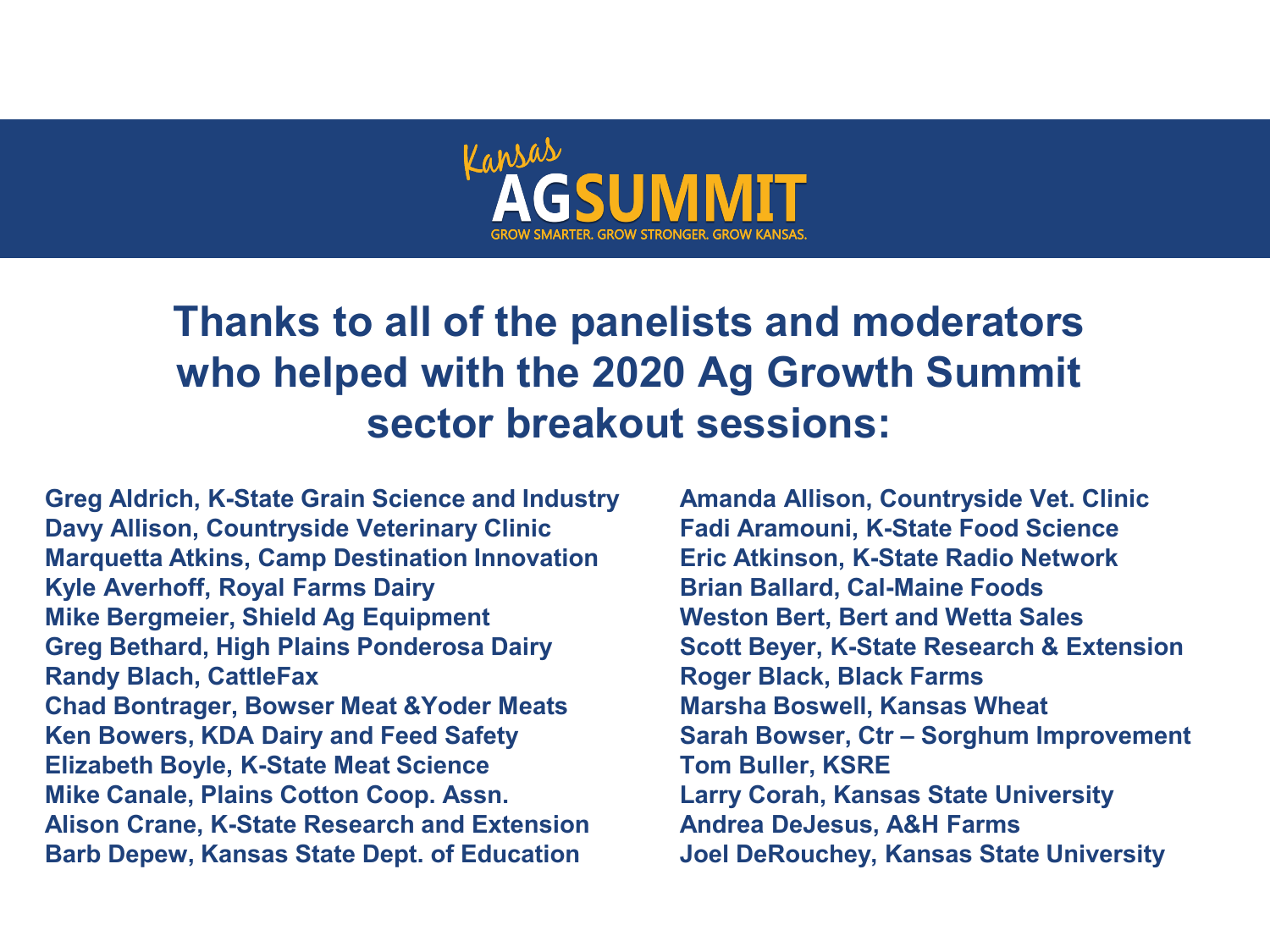

**Karl Esping, National Sunflower Association Bill Even, National Pork Board Rex Friesen, Southern Kansas Cotton Growers Fred Gardner, Countryside Veterinary Clinic Jay Garetson, Producer Tony George, KDA Meat and Poultry Justin Gilpin, Kansas Wheat Jason Godsey, Simmons Pet Food Kevin Good, CattleFax Sue Gray, North Carolina Horse Council Jason Griffin, K-State Research & Extension Kris Grinter, K-State Polytechnic Campus Callahan Grund, U.S. CattleTrace Gregg Hadley, Kansas State University Whitny Haley, Simmons Foods Hope Hall, Stormont Vail Events Center Aaron Harries, Kansas Wheat Andy Hawkins, KDA Div. of Animal Health Kent Heermann, RDA Shelley Heinrich, The Cotton Board Dalton Henry, U.S. Wheat Associates <b>Dennis Hupe, Kansas Soybean Assn. Adam Inman, KDA Food Safety and Lodging Cal Jamerson, KSRE Clayton Janicke, Janicke Farms Amara Kniep, NetWork Kansas Damien Korte, Korte Farms Linda Lanterman, Kansas Department Ryan LeGrand, U.S. Grains Council Bryan Lohmar, U.S. Grains Council Tim Lust, National Sorghum Producers Jon McCormick, Retail Grocers Association Jesse McCurry, Kansas Grain Sorghum Mussell Susan Metzger, K-State Bob Morando, Farmer Direct Foods, Inc. Veronica Murray, Dickinson County Eco Devo Mark Nelson, KS Forage & Grassland**

**Jackie McClaskey, American Royal Mike McCully, McCully Group Gaylon Morgan, Cotton Incorporated**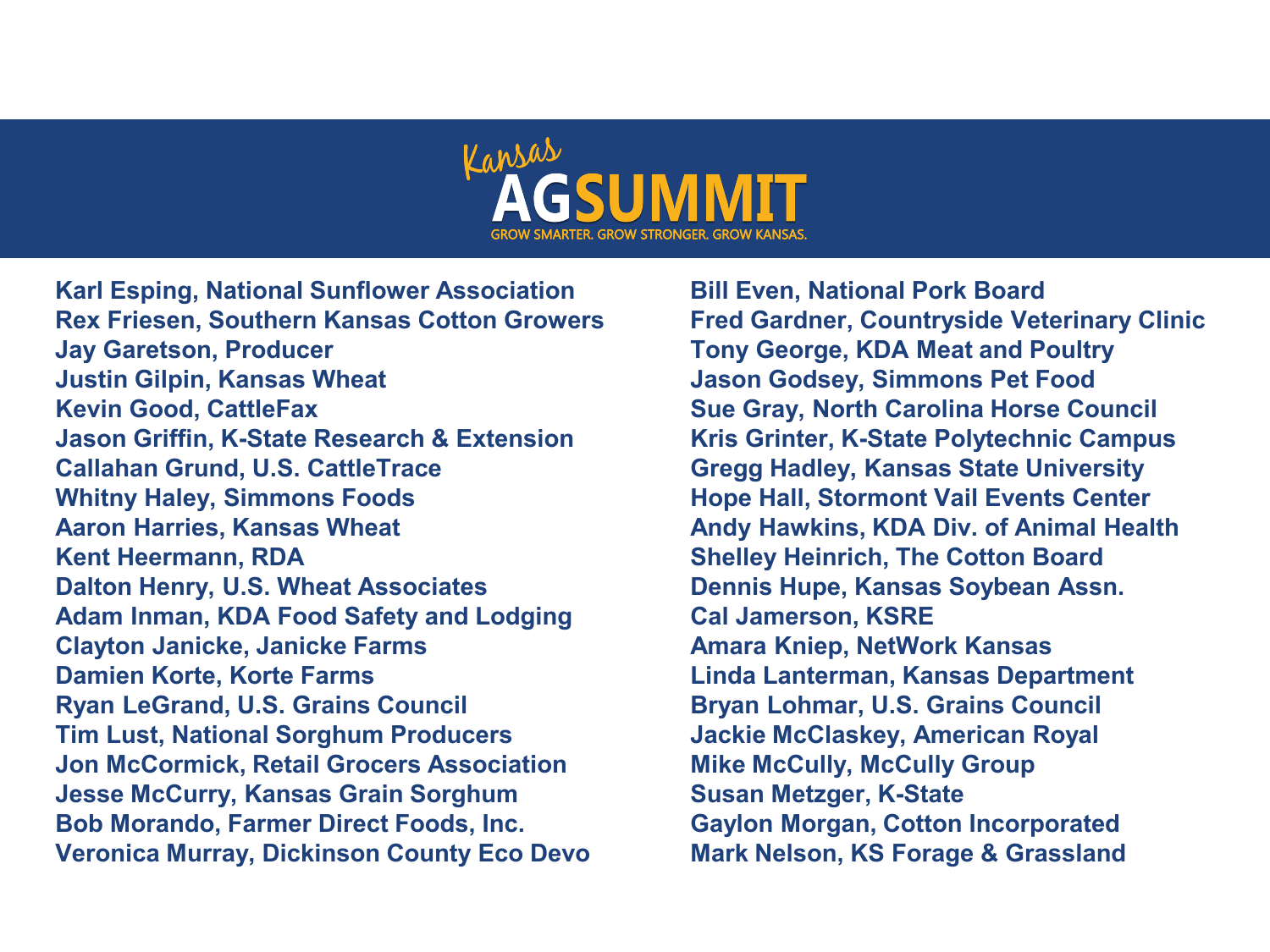

**Summit Tom Willis, Conestoga Energy Ron Wilson, Huck Boyd Institute John Niemann, Cargill Shelley Paasch, NetWork Kansas Aaron Pauly, D-J Dairy Erik Pedersen, NetWork Kansas Bill Pracht, East Kansas Agri-Energy Lisa Ragan, Safely Delicious Daniel Rauchholz, Farmada Melissa Reed, Hildebrand Farms Dairy Emily Reppert, KSU CVM Kabel Robbins, DVM, Butterball Josh Roe, Kansas Corn Bonnie Rush, KSU College of Vet Med Aaron Schaffer, Apogee Animal Health Dan Schultejann, Automation-X Corp Dan Senestraro, Eastside Dairy Cary Smith, Unorthodox Ventures Gabe Spurgeon, South Baldwin Farms Mike Stamm, Kansas State University Justine Staten, Kansas Horse Council Sara Steinlage, Simmons Foods Sue Stringer, KDWPT Tim Stroda, Kansas Pork Association Ron Suppes, Suppes Farms Dusty Tacha, NRCS Scotty Thellman, Juniper Hill Farms Theoduce Inc. Jacob Thomas, JET Produce David Tobias, Kansas State Fair Peter Tomlinson, KSRE Stephanie Trumpp, PrairieLand Partners Jon Ulmer, K-State Ag Education Leslie Wagner, Kansas State University Justin Weinheimer, United Sorghum Checkoff Jayce Winters, Plains Cotton Coop. Assn.** 

**Michelle White, Bar K Bar Arena Michael Whitehair, KVMA, AVMA Growth Matt Young, KSRE/Producer**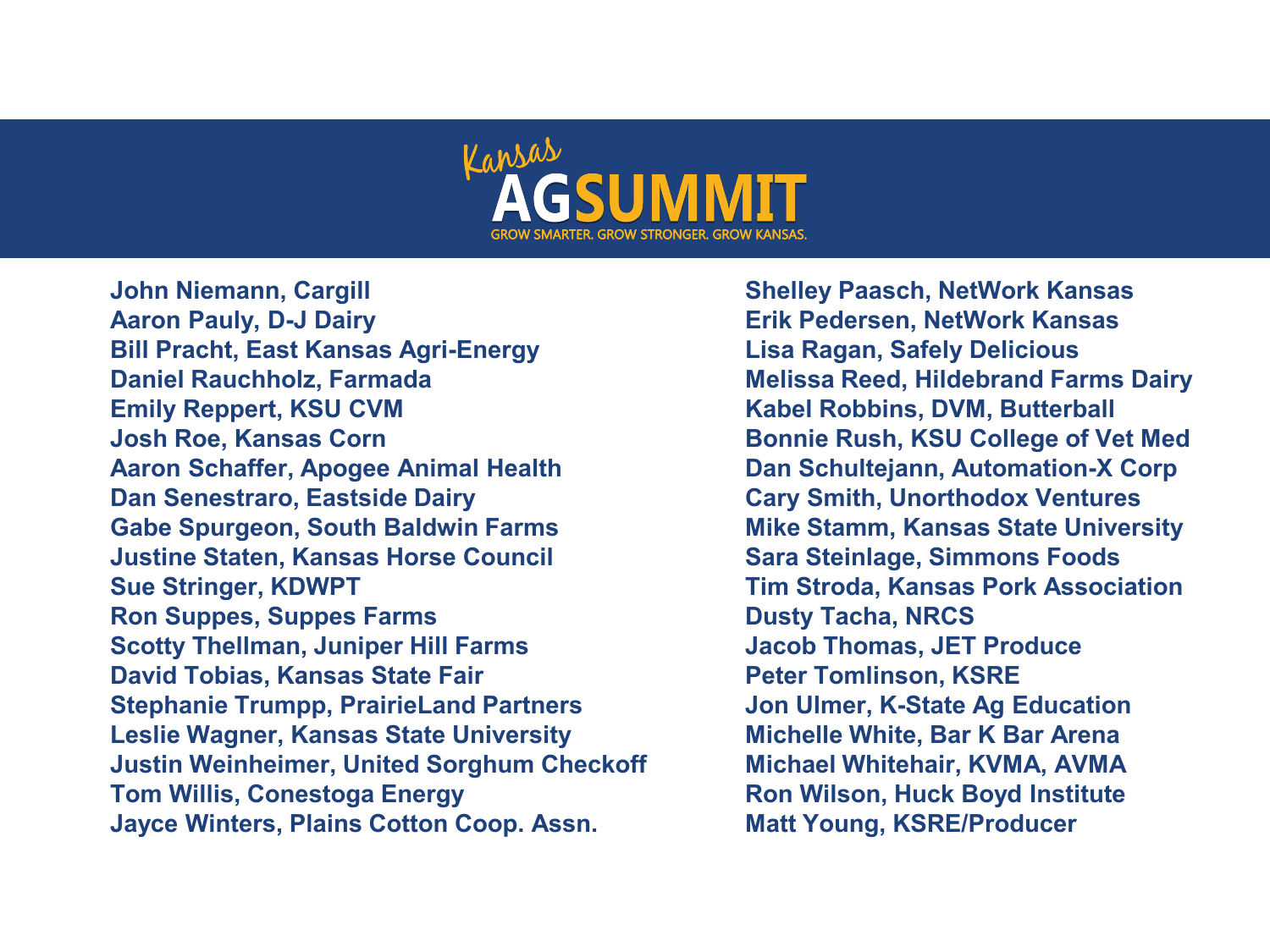

### **Thanks to all of the panelists and moderators who helped with the 2020 Ag Growth Summit Crossover Sessions:**

**Agriculture's Voice in Statewide Initiatives: Lynn Rogers, Kansas Lieutenant Governor**

**Lindsey Douglas, KDOT Trent Armbrust, Kansas Commerce**

**Protecting Our Supply Chain During COVID-19: Dr. Lee Norman, Secretary of KDHE**

**Jarrod Gillig, Cargill Protein Hayden Wands, Grupo Bimbo Andrea DeJesus, A&H Farms**

**Kansas Trade: Cary Sifferath, U.S. Grains Council Ag Joe Schuele, U.S. Meat Export Federation Growth Summit Florentino Lopez, United Sorghum Checkoff**